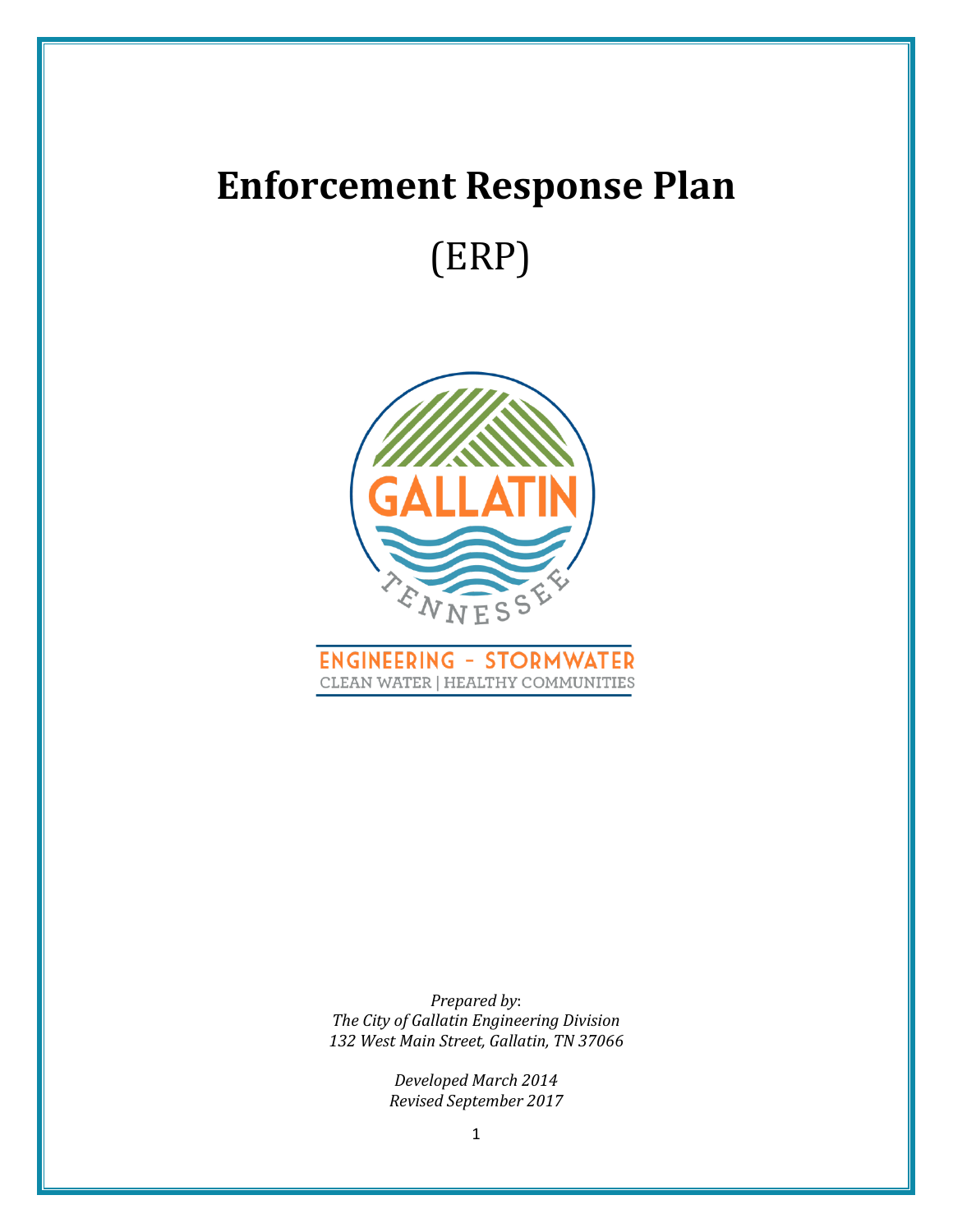## **Table of Contents**

- I. Background
- II. Purpose
- III. Enforcement Response Plan

Escalating Enforcement Response Violations Falling Under more than one Category Recovery of Damages and Costs Timeframes for Enforcement Responses Requirements for Chronic Violators

- IV. Identifying and Investigating Instances of Non-Compliance Routine Permit Inspections Complaint Investigation
- V. Description of Enforcement Actions Informal Notice *Verbal Notification Written Notification* Notice of Violation Show Cause Hearing Stop Work Order Civil Penalties
- VI. Construction Noncompliance Permit Non-Filers Permit Violations
- VII. Illicit Discharge Noncompliance Outfall Screening Hotspots Hotline Stream Testing
- VIII. Post Construction Noncompliance BMP/SCM Review/Approval BMP/SCM Implementation BMP/SCM Maintenance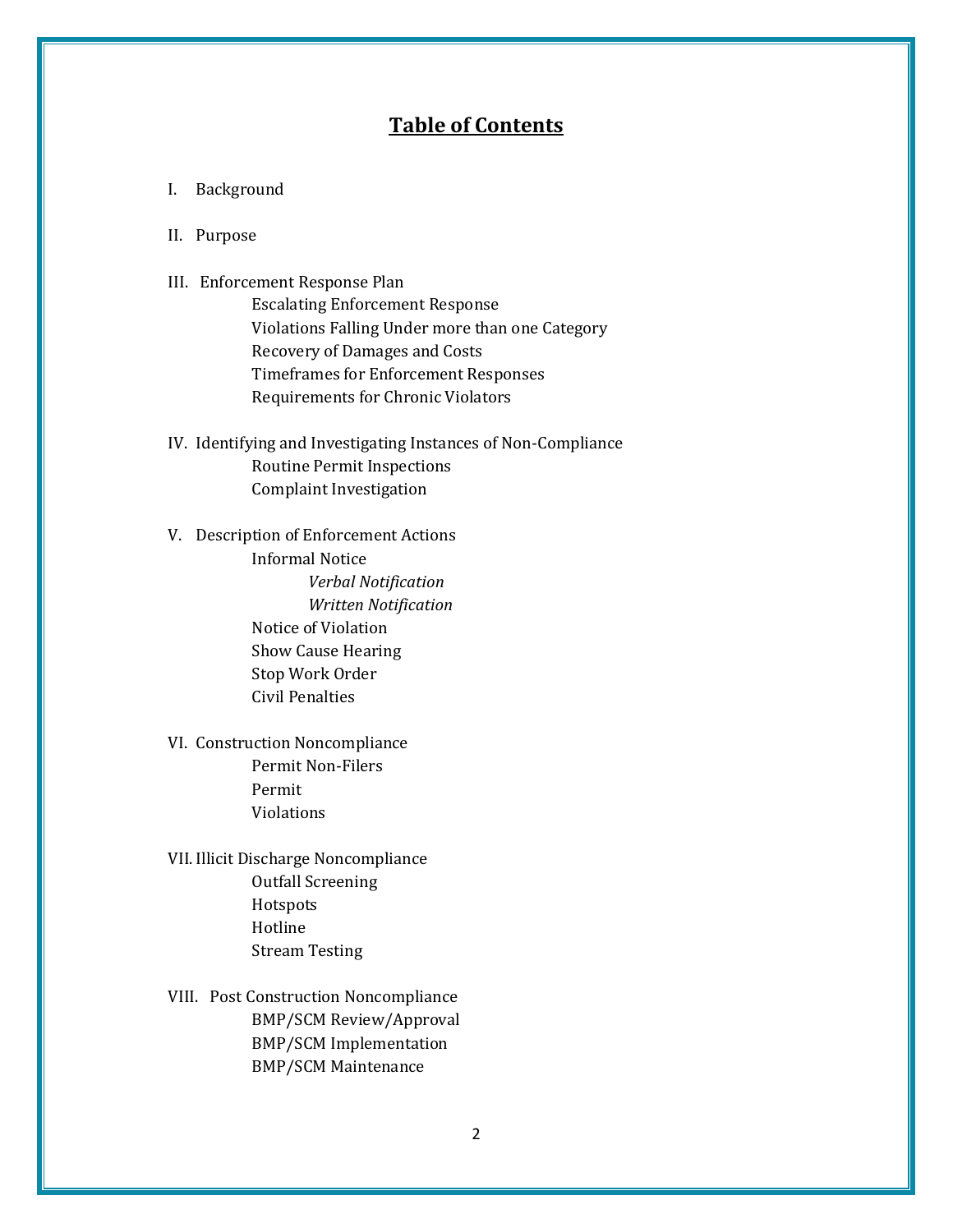## **I. Purpose**

The intent of this document is to provide guidance in enforcing the City of Gallatin Municipal Code, Chapter 18, Stormwater Ordinance, and to help eliminate illicit discharges to the City's stormwater system. This plan provides consistent enforcement responses for similar violations and circumstances. This document is a guide; any of the enforcement responses may be used at the City's discretion. The City may also choose to pursue an enforcement case by skipping intermediate steps.

#### **II. Background**

Pursuant to Section 4.5 of the Small MS4 General NPDES Permit, the City of Gallatin has developed an Enforcement Response Plan (ERP) that outlines the enforcement actions to be taken for noncompliance and addresses repeat violations through progressive enforcement, as needed, to achieve compliance. These incidents include actions to be taken for common violations associated with the Construction Program, the Illicit Discharge Detection and Elimination Program, and the Post-Construction Program; all of which are components of the City of Gallatin Stormwater Management Program.

In addition to meeting the requirements of Section 4.5 of the Small MS4 General NPDES Permit, the ERP serves as a guidance document for City Engineering Division staff when addressing the variety of different noncompliance incidents that may be encountered. The City must have the legal ability to employ progressive enforcement actions and to escalate enforcement responses where necessary to address persistent non-compliance, repeat or escalating violations, or incidents of major environmental harm. The ERP must allow for the maximum penalties per day for each day of violation as specified in [TCA §68-221-1106](http://www.lexisnexis.com/hottopics/tncode/)

Article 11 of the Stormwater Ordinance states:

## *(1) General*

*In order to enforce the provisions of this ordinance, the City of Gallatin shall have the Authority to issue Notices of Violation, Stop Work Orders suspending construction activities, suspend issuance of building permits, withhold approval of plans, and impose Civil Penalties as outlined in the City's Enforcement Response Plan (ERP).*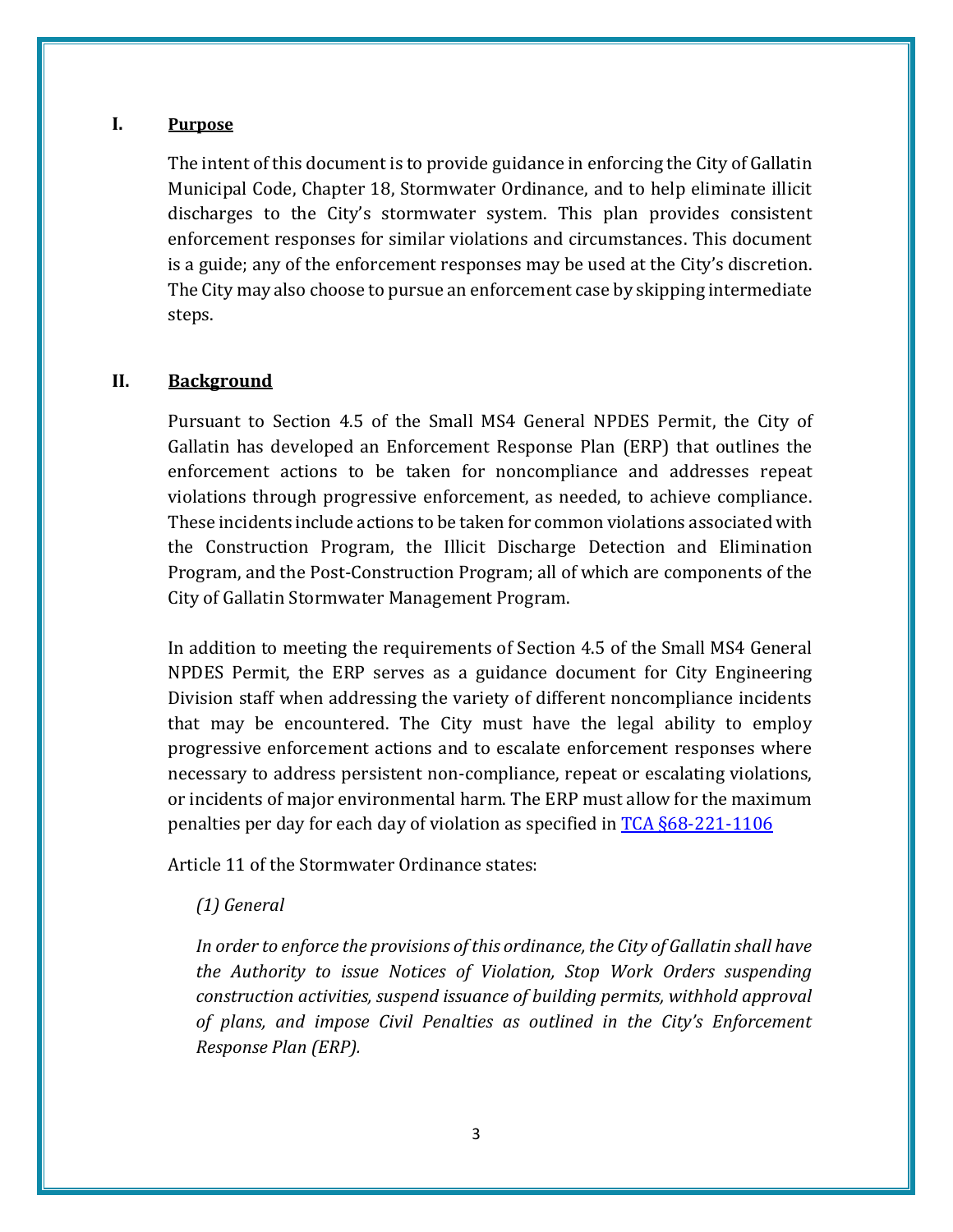The ERP should be used only as a guide, while recognizing that each situation is unique. The provisions of this ERP are not mandatory. Actual enforcement procedures should consider any unusual aspects of a violation or condition, as well as special characteristics of an enforcement action in determining the proper response. Guidance will be given for the different enforcement responses available, actions to address general permit non-filers, when and how to refer violators to the state, and how to track enforcement actions.

## **III. Enforcement Response Plan**

The ERP designates several enforcement options for each type (or pattern) of noncompliance. The intent of the ERP is to provide direction for appropriate enforcement response and to ensure consistent enforcement for similar violations and circumstances. Factors that will be evaluated when determining the appropriate response are as follows:

- 1) The harm done to the public health or the environment;
- 2) Whether the civil penalty imposed will be substantial economic deterrent to the illegal activity;
- 3) The economic benefit gained by the violator;
- 4) The amount of effort put forth by the violator to remedy this violation;
- 5) Any unusual or extraordinary enforcement costs incurred by the municipality;
- 6) The amount of penalty established by ordinance or resolution for specific categories of violations; and
- 7) Any equities of the situation which outweigh the benefit of imposing any penalty or damage assessment.

#### *Escalating Enforcement Response*

Escalating enforcement response will be used for recurring violations and failure to achieve compliance subsequent to informal or formal enforcement. A recurring violation is one in which the same type of violation occurs on a project or on multiple projects by the same operator, or any other pattern of noncompliance is shown.

#### *Violations falling under more than one Category*

Violations that fall under more than one category in the enforcement response plan will be addressed through the more severe enforcement response. All alleged violations will be included in the more severe response.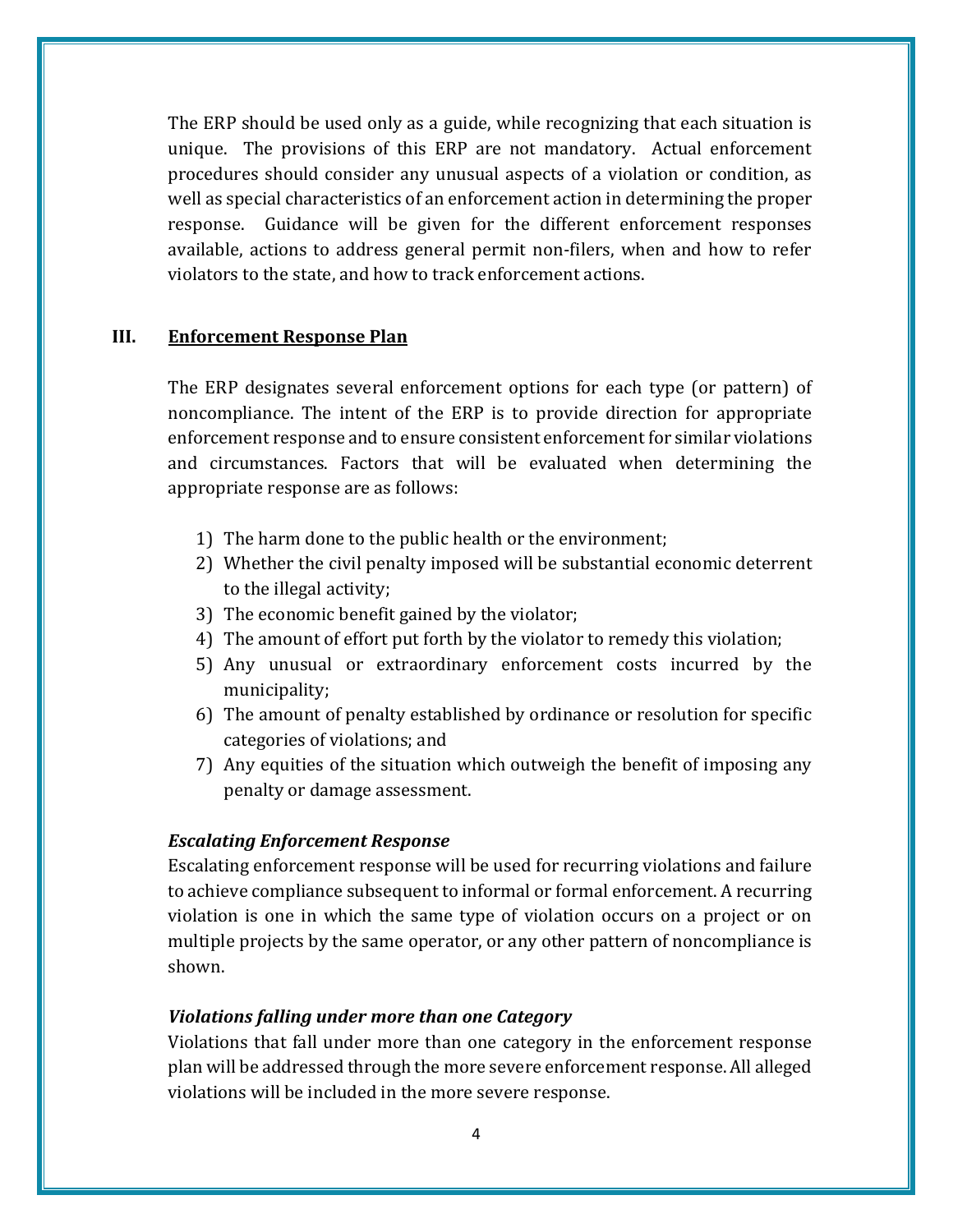## *Recovery of Damages and Costs*

In addition to assessing and collecting civil penalties, the City may recover:

- All damages proximately caused by the violator to the City, which may include any reasonable expenses incurred in investigating violations, and enforcing compliance, or any other actual damages caused by the violation.
- The costs of the City's maintenance of stormwater facilities when the user of such facilities fails to maintain them.

## *Timeframes for Enforcement Responses*

- Violations will be identified and documented within 10 days of receiving compliance information.
- Initial enforcement responses (informal or formal) will occur within 15 days of identifying a violation.
- Follow up actions for continuing or recurring violations will be taken within 5 days of the initial enforcement response.
- Violations which threaten health, property, or environmental quality are considered emergencies and will receive immediate response such as the issuance of a stop work order.

## *Requirements for Chronic Violators*

Chronic violators shall be defined as any person that repeats violations of the Stormwater Ordinance at least three times in a one year period. The violations are tied to the person rather than a project or site, meaning that the violations do not have to occur on the same project. The violations do, however, need to be of a similar nature, such as all violations of construction standards or all violations involving illicit discharges.

Once an operator has been labeled as a chronic violator they will remain as such until they have operated for a one year period with no documented violations of the Stormwater Ordinance. Chronic violators will be treated differently than other operators. The Engineering Division will inspect all projects on which chronic violators are involved at a higher frequency than other projects. The Engineering Division will also double the civil penalties issued to chronic violators, as long as it can do so and stay within the maximum penalty allowed by the Ordinance and T.C.A. The Engineering Division will also escalate enforcement responses for chronic violators. This means that for a given violation that would normally result in just a Notice of Violation, the chronic violator will likely receive a civil penalty or at least be called in for a Show Cause Hearing.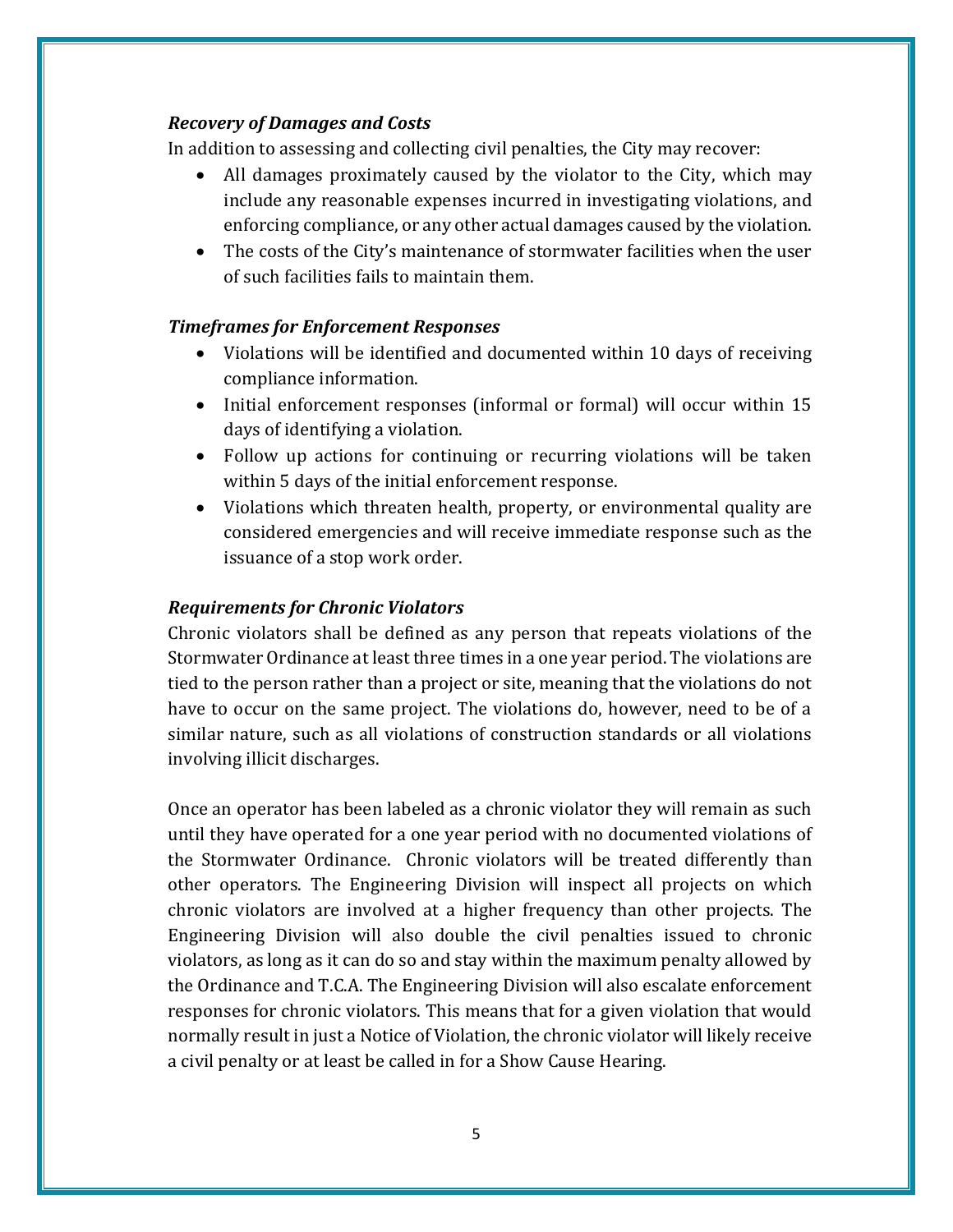A violator that meets the criteria of this section will be notified of such in the Notice of Violation or other enforcement documentation that is sent to the violator for the third and qualifying violation.

## **IV. Identifying and Investigating Instances of Non-Compliance**

There are many activities associated with the identification and investigation of noncompliance. A brief description of these activities is provided in this ERP. The activities that facilitate the identification and investigation of noncompliance are as follows:

- 1) *Routine Permit Inspections* The City issues land disturbance permits for certain construction activities taking place within the city limits of Gallatin. Once a permit is issued for a project, routine compliance inspections are conducted of the project to assure that the provisions of the permit, the ordinance, and the stormwater pollution prevention plan (SWPPP), if applicable, are being met. Any violations documented during routine inspections will initiate enforcement activities.
- 2) *Complaint Investigations* The City investigates all stormwater related complaints. Complaints are received in a number of ways. Complaints are received via phone calls, via the City's stormwater web page, and are often called in by other city departments. Violations documented as a result of complaint investigations will initiate appropriate enforcement activities.

## **V. Description of Enforcement Actions**

## *1. Informal Notice:*

- Verbal Notification: Verbal notifications by telephone or in person provide an immediate notification of violations. In general, verbal notifications are used for minor isolated violations or as an initial step leading to an escalated enforcement response. All verbal notifications related to enforcement or the investigation of suspected violations are documented on an inspection report and placed in the respective project file.
- Written Notification: Written notification may include the copying of an inspection report to a site operator. This could be accomplished by simply leaving a copy of the inspection report at the site (within a safe location) for the operator to find, handing a copy of the report to the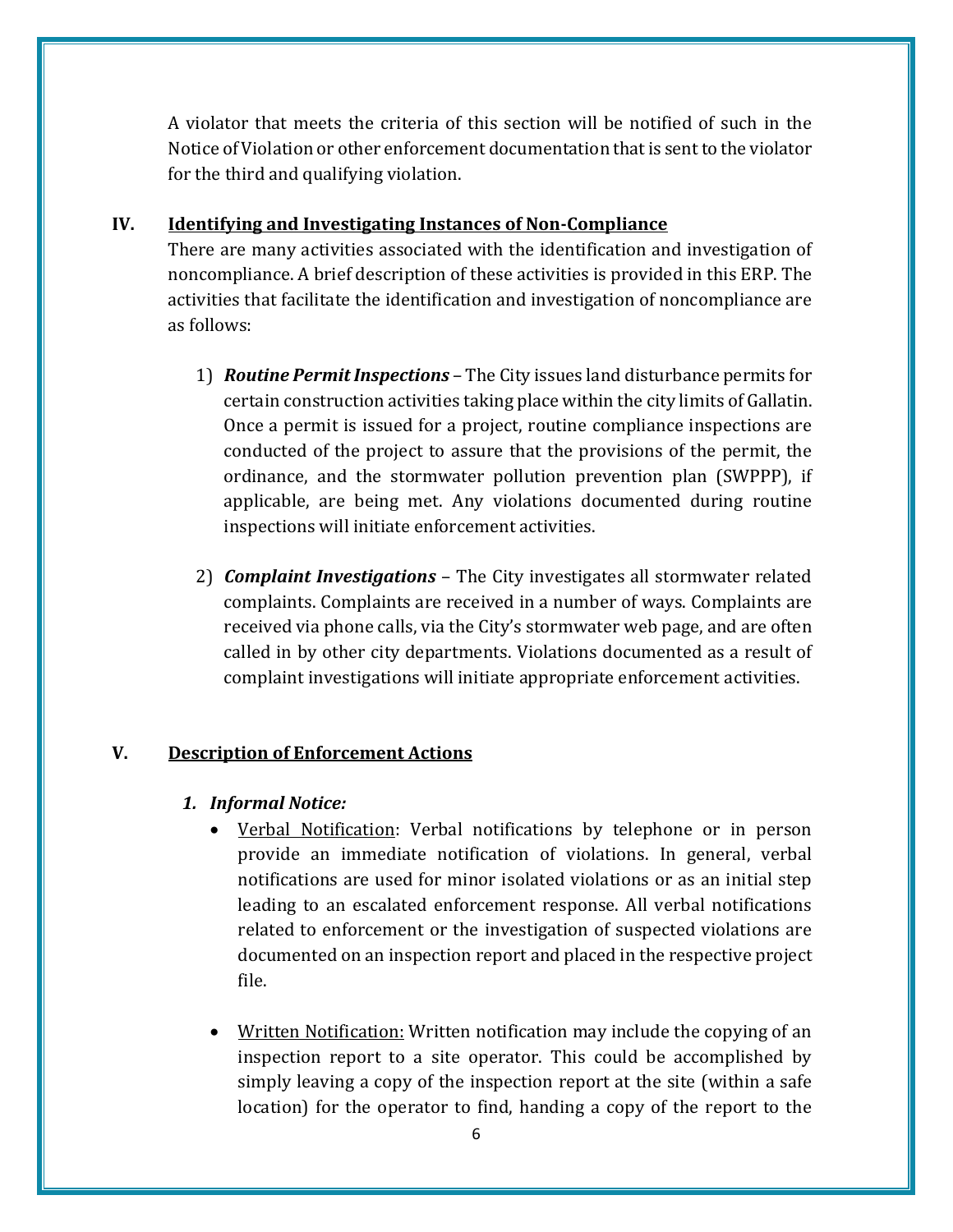operator or a representative that is present at the site, or forwarding a copy of the report to the operator by e-mail. The inspection report will document any compliance issues that need to be addressed at the site. This written notification may or may not be followed up with a more formal means of notification, such as a Notice of Violation.

#### *2. Notice of Violation:*

 A Notice of Violation (NOV) is a written notice to the noncompliant operator that a stormwater violation has occurred. A NOV includes a statement detailing the legal authority under which the City issued the NOV, a description of the violation(s), and the date(s) the violation(s) occurred. The NOV may require a response from the Operator that details the causes of the violation(s), and the corrective actions taken to correct the violation and to prevent similar violations from occurring. A NOV is used to notify the Operator and document the violation. The NOV may assess civil penalties or a damage assessment and may require a specific remedial action of the user.

#### *3. Show Cause Hearing*

 A Show Cause Hearing is a formal meeting requiring the Operator to appear, explain its noncompliance, and show cause as to why more severe enforcement actions against the user should not go forward. The meeting may also serve as a forum to discuss corrective action and compliance schedules. An example of when a Show Cause Hearing will be utilized would be when a requirement is not completed on time and a civil penalty is being considered. The City is not, however, required to hold a Show Cause Hearing prior to assessing a civil penalty.

#### *4. Stop Work Order*

 A Stop Work Order is an order issued to the Operator by the City requiring that all work at the site cease until such time as the violation is corrected. The stop work order can be posted at the site or can be sent as part of a Notice of Violation. A stop work order will generally be utilized when the nature of the violation is such that it is imperative that the correction of the violation take place prior to any further work being conducted on the site or as an escalation option when an NOV is disregarded or violation(s) have not been corrected.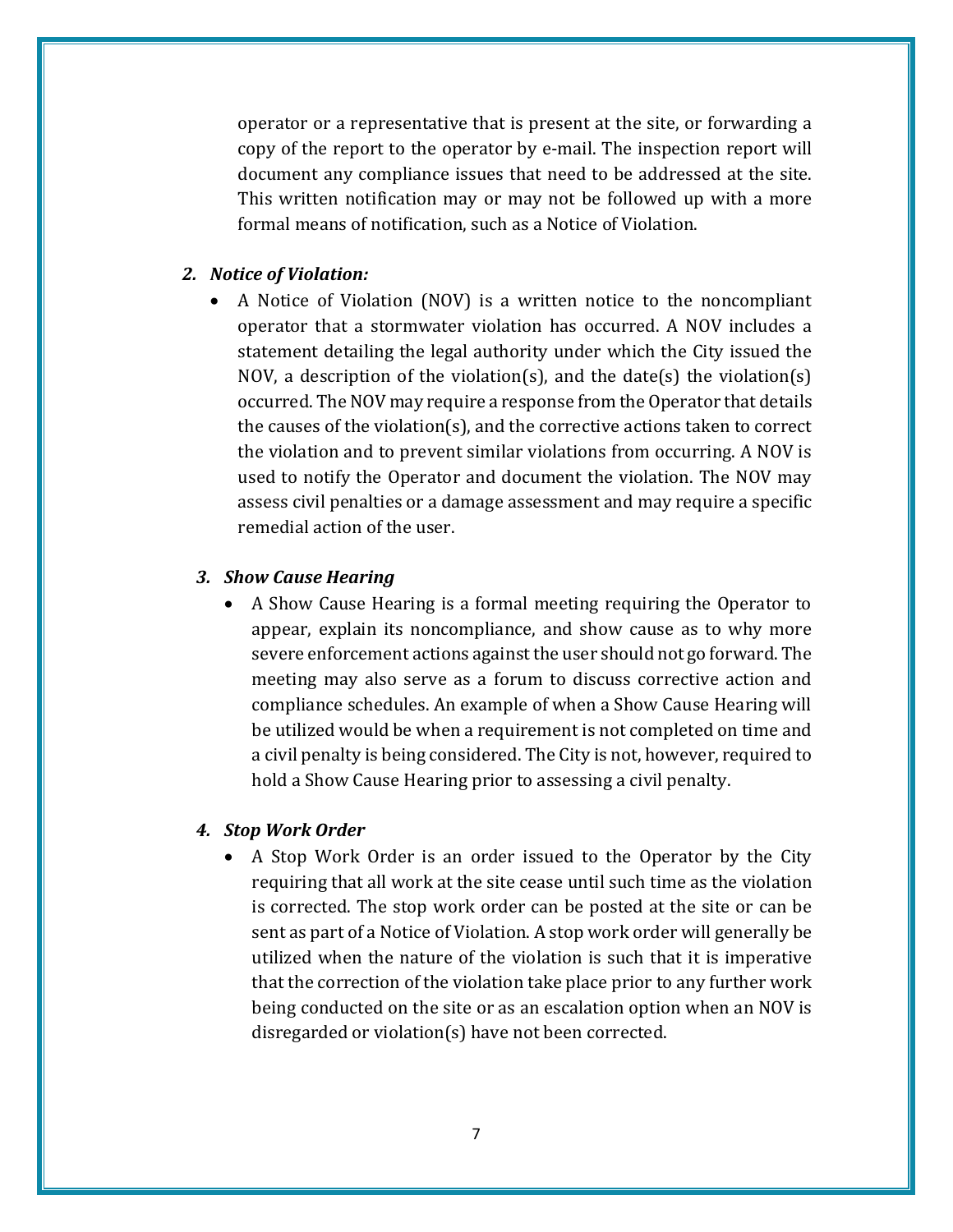## *5. Civil Penalties*

- A civil penalty is a punitive monetary charge assessed by the City rather than a court. The penalty amount must be authorized in the stormwater ordinance. The purpose of the penalty is to recover the economic benefit of noncompliance and to deter future violations. The range of penalties allowed by the Gallatin Stormwater Ordinance and by [TCA](http://www.lexisnexis.com/hottopics/tncode/)  [§68-221-1106](http://www.lexisnexis.com/hottopics/tncode/) is a minimum of fifty dollars (\$50.00) to a maximum of five thousand dollars (\$5,000) per day of violation. When assessing a civil penalty the following factors are considered:
	- I. The harm done to the public health or the environment;
	- II. Whether the civil penalty imposed will be substantial economic deterrent to the illegal activity;
	- III. The economic benefit gained by the violator;
	- IV. The amount of effort put forth by the violator to remedy this violation; Any unusual or extraordinary enforcement costs incurred by the municipality;
	- V. The amount of penalty established by ordinance or resolution for specific categories of violations; and
	- VI. Any equities of the situation which outweigh the benefit of imposing any penalty or damage assessment.

## **VI. Construction Noncompliance**

All sites that require a Land Disturbance Permit (LDP), TDEC General Construction (CGP) coverage, or TDEC Aquatic Resource Alteration Permit (ARAP) coverage are subject to the enforcement actions outlined in this section. Article III of the City of Gallatin Stormwater Ordinance and the City of Gallatin Land Disturbance Permit Standard Operating Procedure (SOP) outline the requirements for application, applicability, and coverage under a Land Disturbance Permit. Two noncompliance situations are addressed: permit nonfilers and permit violations.

## Permit Non-Filers

Any site that falls under the requirements of obtaining a LDP, a TDEC CGP Notice of Coverage (NOC), or TDEC ARAP are required to have the approved permit on site. If it is found the site has not obtained proper coverage, a Stop Work Order will be issued immediately. Before any further work, with the exception of stabilization of the site, is performed, proper permit coverages must be obtained. In the event the violator does not stop work immediately, the violator will be assessed penalties as outlined above and the local TDEC Environmental Field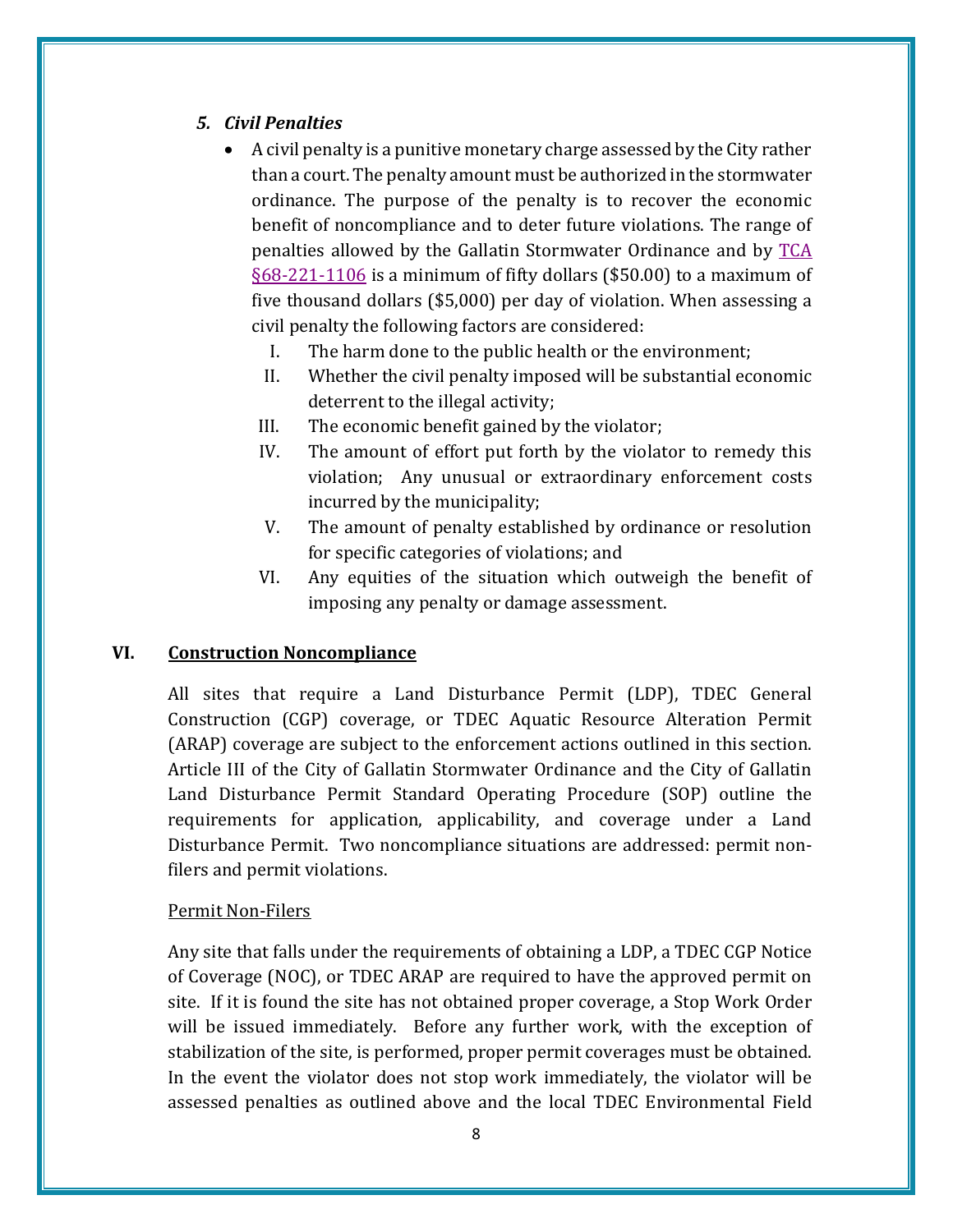Office (EFO) will be notified. The project location, owner/operator, project size, and records of communication will be provided to the local TDEC EFO in Nashville, TN.

#### Permit Violations

Any site covered under a LDP, a TDEC CGP, or a TDEC ARAP will be subject to inspections as outlined in the City of Gallatin Land Disturbance Permit SOP. Inspections will be performed evaluating compliance with the permits listed above. If non-compliance is noted, it will be documented on the Erosion and Sediment Control Inspection Form.

In cases of minor violation(s), a call to the site contact will be made, informing them of the violation and outlining a timeline for correction. After the given timeline has expired, and no corrective action has been taken, a Notice of Violation (NOV) will be issued. Once an NOV is issued, a timeline, usually 5 days, will be given for compliance. A SWO may be issued and when determined appropriate by the Engineering Division. If substantial progress is not made toward compliance, Civil Penalties will be assessed, as outlined above.

In cases of major violation(s), a NOV and/or SWO will be issued immediately. Once an NOV or SWO is issued, a timeline, usually 5 days, will be given for compliance. If substantial progress is not made toward compliance, Civil Penalties will be assessed, as outlined above.

In cases of violations that require immediate action to prevent major damages to Tennessee Waters of the State, and/or if the contractor is unable to take immediate action, the expenditure of public funds for prevention and/or mitigation of damages shall be compensated in such amount as to offset the public funds expended. This will in no way reduce or offset the liability of the owner with respect to damages incurred.

If the City is unable to bring an NPDES permitted discharge into compliance using its enforcement mechanisms and protocol, the local TDEC EFO in Nashville, TN will be notified and provided the project location, owner/operator information, project size, and records of communication, including along with a summary and copies of escalated enforcement actions taken.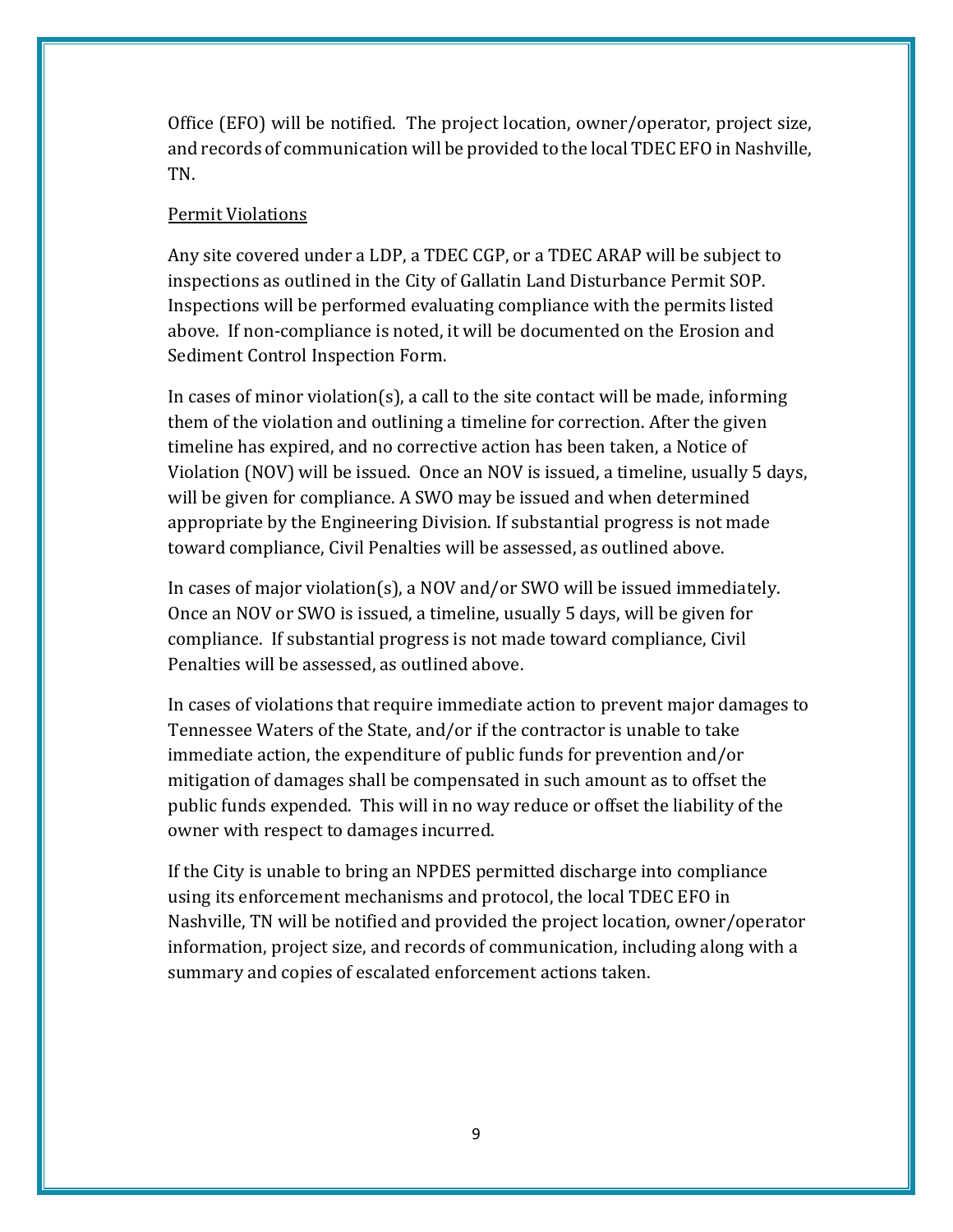## **VII. Illicit Discharge Noncompliance**

Pursuant to the City's Small MS4 General NPDES permit, non-stormwater discharges into the City's MS4 are defined as illegal, except those listed in Article 9, Section 3, of the City of Gallatin Stormwater Ordinance. The City has developed a program to address these illicit discharges. The components of this program that involve enforcement response are Outfall Screening through Visual Stream Assessments, Hotspots, Stormwater Hotline, and Stream Testing. For further information regarding these components of the Illicit Discharge, Detection, and Elimination Program, refer to the Mapping and Inspection of Outfalls SOP and Identification and Education of Hotspots SOP.

## *Outfall Screening*

If at the time of inspection of an outfall, the facility/property is found to be in noncompliance with the City of Gallatin Illicit Discharges ordinance, a verbal warning will be issued with suggested corrective action. The owner of the facility/property will be given a specified timeline to bring the site into compliance. After the time specified in the timeline has expired, a re-inspection will take place. If the owner has not brought the site into compliance, the City will issue a Notice of Violation.

Upon issuance of the Notice of Violation, the owner/operator of the property/facility may be subject to fines and/or remediation costs outlined above and in Article 12 of the Stormwater Ordinance.

In cases where inspection reveals an illicit discharge that poses an immediate threat to public health or the environment, the City will issue a Notice of Violation and call necessary agencies/personnel to assist with correcting the violation. The owner may be subject to repayment to the City for costs involved with the corrective action.

## *Hotspots*

If at the time of inspection, the facility/property is not in compliance with Article 9 of the City of Gallatin Stormwater Ordinance, a verbal warning will be issued with suggested corrective action. The owner of the facility/property will be given a specified timeline to bring the site into compliance. After the time specified in the timeline has expired, a re-inspection will take place. If the owner has not brought the site into compliance, the City will issue a Notice of Violation, as outlined above.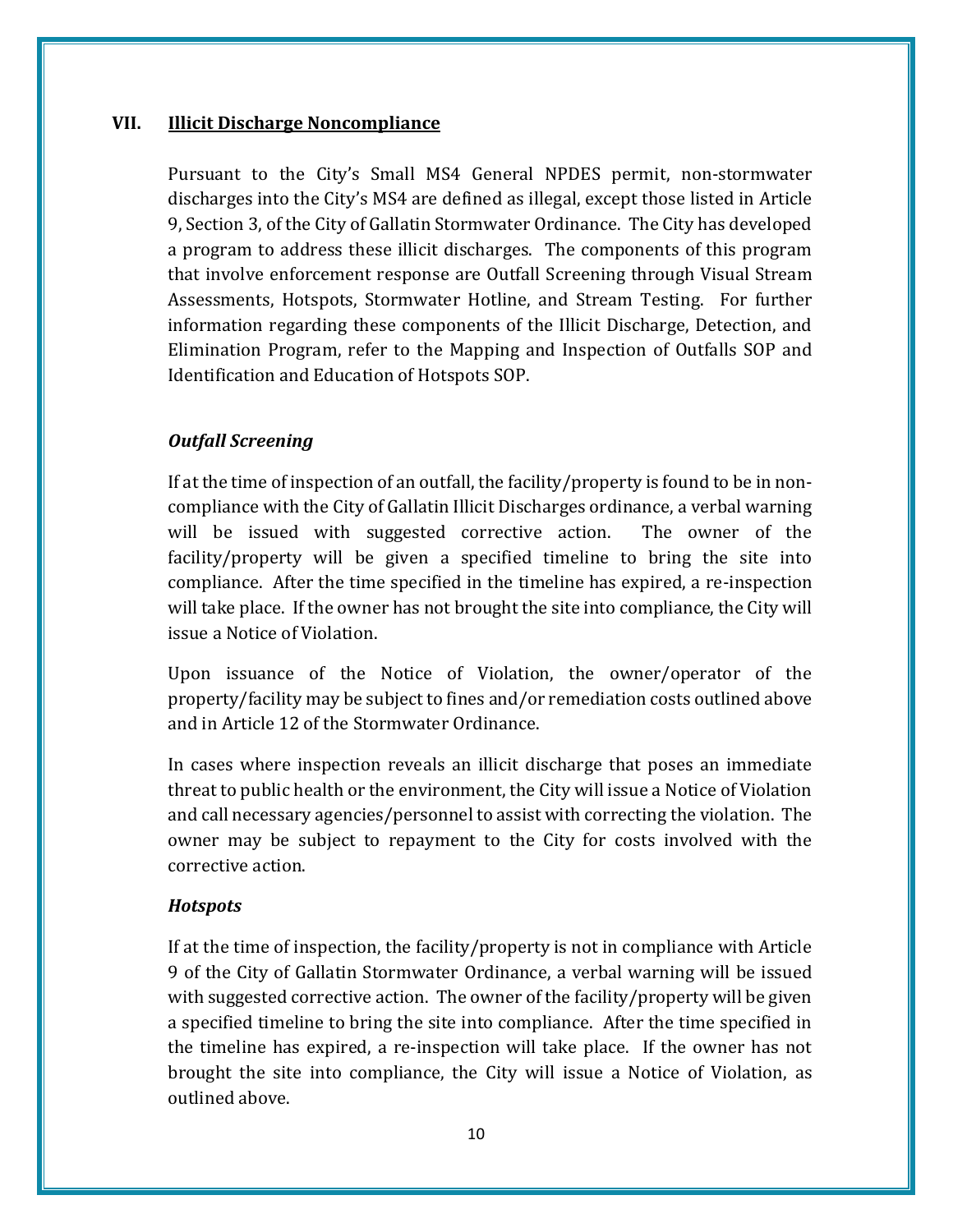Upon issuance of the Notice of Violation, the owner/operator of the property/facility will be subject to fines and/or remediation costs outlined above and in Article 12 of the Stormwater Ordinance.

In cases where inspection reveals an illicit discharge that poses an immediate threat to public health or the environment, the City will issue a Notice of Violation and call necessary agencies/personnel to assist with correcting the violation. The owner may be subject to repayment to the City for costs involved with the corrective action. Documented illicit discharges shall be responded to no more than 7 days from detection, and eliminated as soon as possible.

## *Hotline*

The Stormwater Hotline is the Engineering Division's main line (615) 451-5965 as well as online on the City's website for [FixIt Complaint](https://www.gallatintn.gov/FormCenter/Engineering-4/Fix-It-Form-52) or email the Stormwater Division under the [Contact US links.](https://www.gallatintn.gov/232/Storm-Water) As reports are received on water resource issues, they are inventoried in the Stormwater Hotline Log. All calls are responded to within 48 hours. If the report is verified by the Engineering Division as an Illicit Discharge, the site is inspected and added to the Hotspot Inventory Map. Procedures will then be performed as outlined above for Hotspots.

#### Stream Testing

As the City performs analytical monitoring of impaired streams as required in Section 5.1 of its Small MS4 General NPDES permit, any pollutant loadings that can be traced back to hotspots or outfalls will be addressed as outlined in the above procedures.

## **VIII. Post Construction Non-Compliance**

Pursuant to Section 4.2.5 of the City's Small MS4 General NPDES permit, discharges from new development and redevelopment sites must be managed such that post-development hydrology does not exceed pre-development hydrology. The permanent stormwater management program must require New Development Projects to be designed to remove pollutants to the MEP. SCMs that rely on infiltration, evapotranspiration, or capture/reuse of the water quality treatment volume (WQTV), as defined in sub-section 4.2.5.2.2, are practices that approach 100% pollutant removal and constitute MEP where site-specific conditions allow.

Best Management Practices (BMP's) also called Stormwater Control Measures (SCMs) are used to meet this requirement. BMP/SCM review/approval,